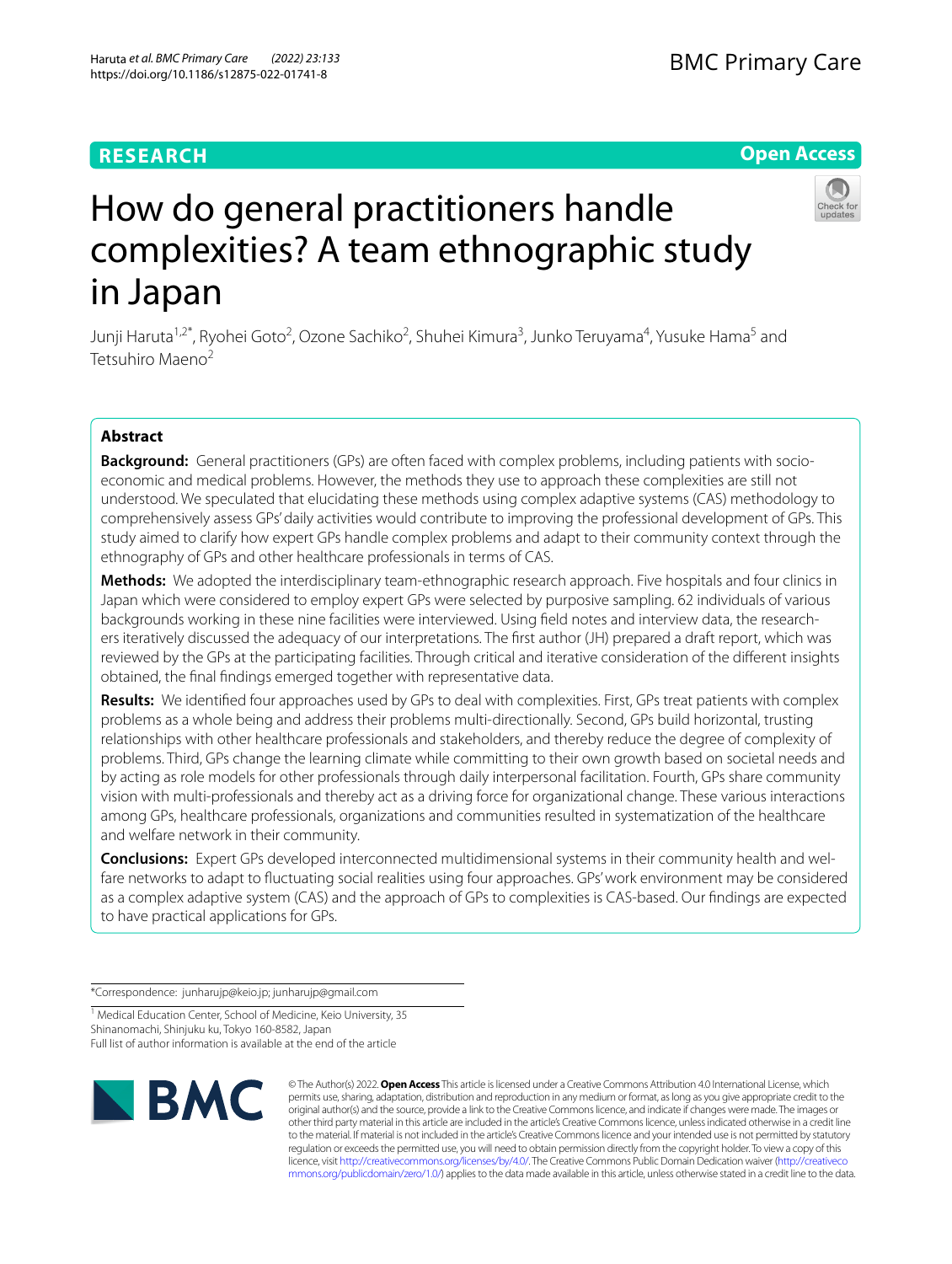**Keywords:** Complex adaptive system, General practitioners, Team ethnography

#### **Background**

Healthcare professionals in developed countries are frequently puzzled and confounded by complex problems, such as the increase in comorbidities and inequality. In particular, general practitioners (GPs) commonly examine patients with multiple complex conditions, defned by the Agency for Healthcare Research and Quality as those with two or more chronic conditions which may collectively have an adverse efect on health status, function, or quality of life, and that require complex approaches to healthcare [[1\]](#page-10-0).

GPs are experts at dealing with newly complex models which incorporate mental health and social efects, as well as with factors which exacerbate complexity, such as medical disorders, psychiatric disorders, socioeconomic problems, behaviors and characteristics, or their combination [\[2](#page-10-1)[–5](#page-10-2)]. GPs provided appropriate advice to patients who attend multiple specialties and do not know whom they should consult [\[6\]](#page-10-3). Additionally, GPs try to identify conditions which are both suitable for their communities and which meet the community's expectations and satisfy its values [[7\]](#page-10-4).

Despite this experience, GPs fnd that clarifying their role in the handling of complex problems is difficult. This difficulty owes to the need to grasp these problems simultaneously in the context of individual patients and communities [[6](#page-10-3)]. Moreover, the approaches to complex problems that expert GPs use to adapt to their community context are unclear. Complexity science and complex adaptive systems (CAS) could be useful in clarifying how complex problems are coped with, since these perspectives represent an alternative to the reductionist view [\[8\]](#page-10-5). Complexity science, which is rooted in both nonlinear mathematics and coordination dynamics, focuses on relationships among variables and allows for emergent behaviors [[9\]](#page-10-6). In contrast, CAS is a network-based system which includes agents whose actions are interconnected within the system according to patterned behavior. To clarify these patterned interactions in CAS, which are defned by the presence of regular sets of coordinated behavior (i.e., verbalizations and nonverbal actions), repeated over time and occurring above and beyond chance  $[10]$  $[10]$ , the whole system needs to be observed functioning within its context. We therefore speculated that ethnography,[\[11](#page-10-8)] which explores cultural phenomena from the perspective of the subject, may allow an unravelling of the many multi-faceted and multilayered viewpoints GPs use to clarify these approaches. Further, we considered that elucidating them in terms of CAS would contribute to research into GPs' professional development, and inform educational practices aimed at supporting this research.

Of note, the Japanese healthcare system does not have a patient list system or registration system. In Japan, general practice does not function in a strict gatekeeping role: people can access secondary and tertiary care facilities directly without a referral from a primary care physician. In addition, the boundaries between primary/ secondary care and clinic/hospital care are unclear, and patients can freely choose and change their physician or healthcare facility without a referral from a GP. As a result, 7 million of Japan's 127 million population are estimated to visit specialists as outpatients, with hospitals accounting for 30% of these visits [\[12](#page-10-9)]. Nevertheless, to promote the continuity of care between inpatient and outpatient status, the Japanese government has incentivized the holding of an interprofessional conference before a patient is discharged from hospital to a community home. In other words, physicians in hospitals need to provide not only secondary but also primary care, while GPs mainly provide primary care in the general practice departments of hospitals and small outpatient clinics [[13\]](#page-10-10). It is within this ill-defned context that expert GPs in Japan are struggling with complex problems.

Here, we aimed to clarify how expert GPs handle complex problems and adapt to their community context through the ethnography of GPs and other healthcare professionals in terms of CAS in Japan.

### **Methods**

#### **Design**

We undertook qualitative research based on the team ethnography methodology. To clarify the role of GPs as agents in CAS, which is focused more on the relations and interconnection among individuals rather than their characteristics as individuals, we adopted the ethnography method, as "occurring in natural settings characterized by learning about the culture of the group under study and experiencing their way of life before attempting to derive explanations for their attitudes and behaviors" [\[14](#page-10-11)]. Using the interdisciplinary team ethnography method, we arranged for a pair of researchers to engage in participant observation and interview together, in the same place and at the same time  $[11]$ . The team consisted of a healthcare professional(s) and/or an anthropologist, who conducted feldwork in a medical facility together.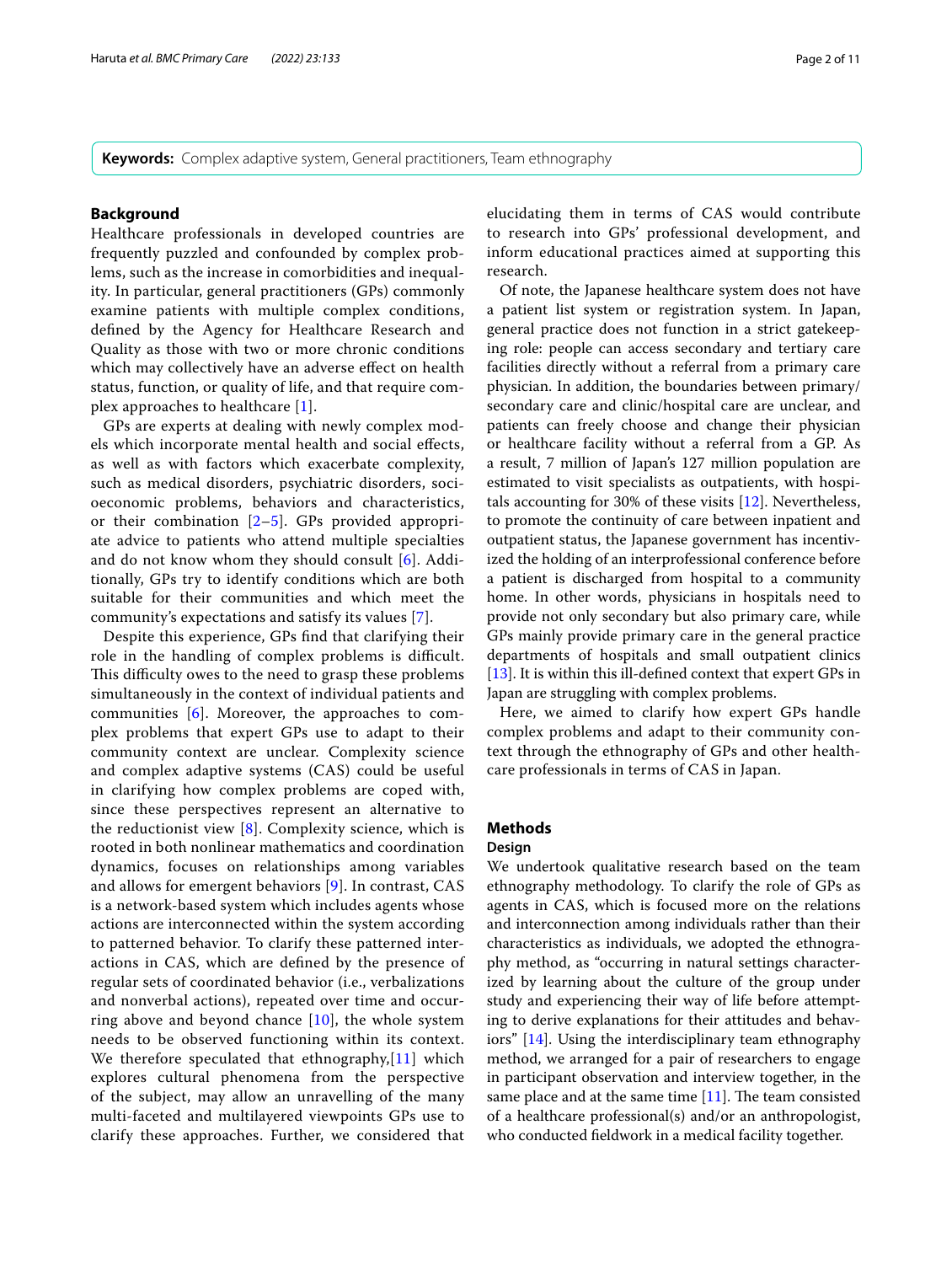#### **Research setting**

The research setting was Japanese hospitals or clinical settings with expert GPs. The Japan Primary Care Association began certifying primary care specialists in 2010, and had certifed 874 specialists as of September 5, 2020  $[15]$  $[15]$ .

Regarding complex problems, a survey of Japanese people aged 75 and older living in Tokyo found that about 65% or more had three or more comorbidities, with the most common three-way pattern being hypertension, coronary heart disease, and peptic ulcer disease in men, and hypertension, dyslipidemia, and peptic ulcer disease in women, in that order [\[16](#page-10-13)]. Identifed patterns of multimorbidity in the Japanese general population were cardiovascular-renal-metabolic, neurological-psychiatric, skeletal-articular-digestive, respiratory-dermatologic, and malignancy-digestive-urologic [\[17](#page-10-14)]. Among home visit patients, 50% have multimorbidities; cardiovascular, endocrine, and neuropsychological disorders are common, and are associated with depressive symptoms, indicating the importance of the collection and appropriate utilization of psychosocial information [\[18](#page-10-15)]. With the increase in lifestyle and other non-communicable diseases, these complex problems involving multiple biopsychosocial factors are an increasingly more important priority for GPs. Although the number of studies on multimorbidity has recently increased, we are unaware of any studies evaluating multimorbidity from a CAS standpoint. In addition, it is suggested that physicians themselves may feel a degree of burden concerning complex problems due to the lack of a view of CAS [[19,](#page-10-16) [20](#page-10-17)]. We therefore hypothesized that Japanese GPs may not fully understand the concept. In this study, therefore, we purposefully sought out GPs who might be experts in hospitals and clinics to reveal multiple aspects of their behavior as agents in CAS.

#### **Participants**

Purposive sampling was adopted. Given the research setting, sampling was conducted with comprehensive consideration to the criteria used to characterize expert GPs and facilities, existing relationships within the local region, size of the municipal population, presence of public medical institutions, and the scale and history of the facilities.

First, we selected GPs who had been working full time for more than 5 years  $(10,000)$ -h expert theory  $[21]$  in their context. In addition, we purposefully selected three types of expert GPs identifed in a previous paper [[22](#page-10-19)] and the facilities they belong to. The first type were allrounder GPs who could deliver specialist-defned care in a wide range of areas. All-rounder GPs, who have a wide range of specialist knowledge as well as the ability to work on inter-professional and inter-departmental relationships, often work in the general practice department of hospitals. The second type were GPs with appropriate experience who were able to independently deliver a specialist service [\[23](#page-10-20)]. GPs with special interests, such as gastrointestinal endoscopy, often work in rural hospitals since more physicians work in urban areas than rural areas. The third type were expert generalists who could interpret patient problems in their local community, and who mainly work in clinics. Additionally, considering a Japanese study by the Health Labor Sciences Research Grant System in 2018 on the efect of GPs on the com-munity [\[24](#page-10-21)], we examined five hospitals and four clinics as model facilities in which expert GPs practice. This paper does not describe the specifc facilities associated with the following fndings to avoid the identifcation of participating facilities and individuals.

#### **Data collection**

The researcher conducted pilot studies in two facilities in Japan, and based on these developed a semi-structured interview guide (Table [1](#page-3-0)).

The study included nine medical institutions located across Japan. After participants and their facilities provided e-mail consent to participate, our research team conducted participatory observation at each facility in February, August, and November 2019 and February 2020 (Table [2\)](#page-4-0).

The researchers conducted participatory observations, including a tour of the facility with the GPs or GP-recommended staf members who were the key informants of the participating facility [[25](#page-10-22)], and observed that GPs were engaged in outpatient treatment and case conferences, etc. The GP also introduced the team to key participants who agreed to be interviewed. The researchers interviewed individual participants including doctors, nurses, rehabilitation therapists, and medical social workers MSWs) for 30 min to one hour each in a private room without the presence of other facility colleagues (Table [2\)](#page-4-0). In the case of interviews with multiple researchers, one researcher was the main interviewer and the other researcher acted as note-taker and sub-interviewer. All audio records of interviews were transcribed verbatim. Through participatory observations and interviews, the researchers collected data based on difering viewpoints (i.e. those of healthcare professionals, nonprofessional staf, local people, and others) on how GPs work in the specifc context.

Initially, interdisciplinary team ethnography of two facilities (Hospital A and Clinic B) was conducted from the perspective of "Medical Generalism" as a principle in primary care  $[26]$  $[26]$  $[26]$ . Based on the results of this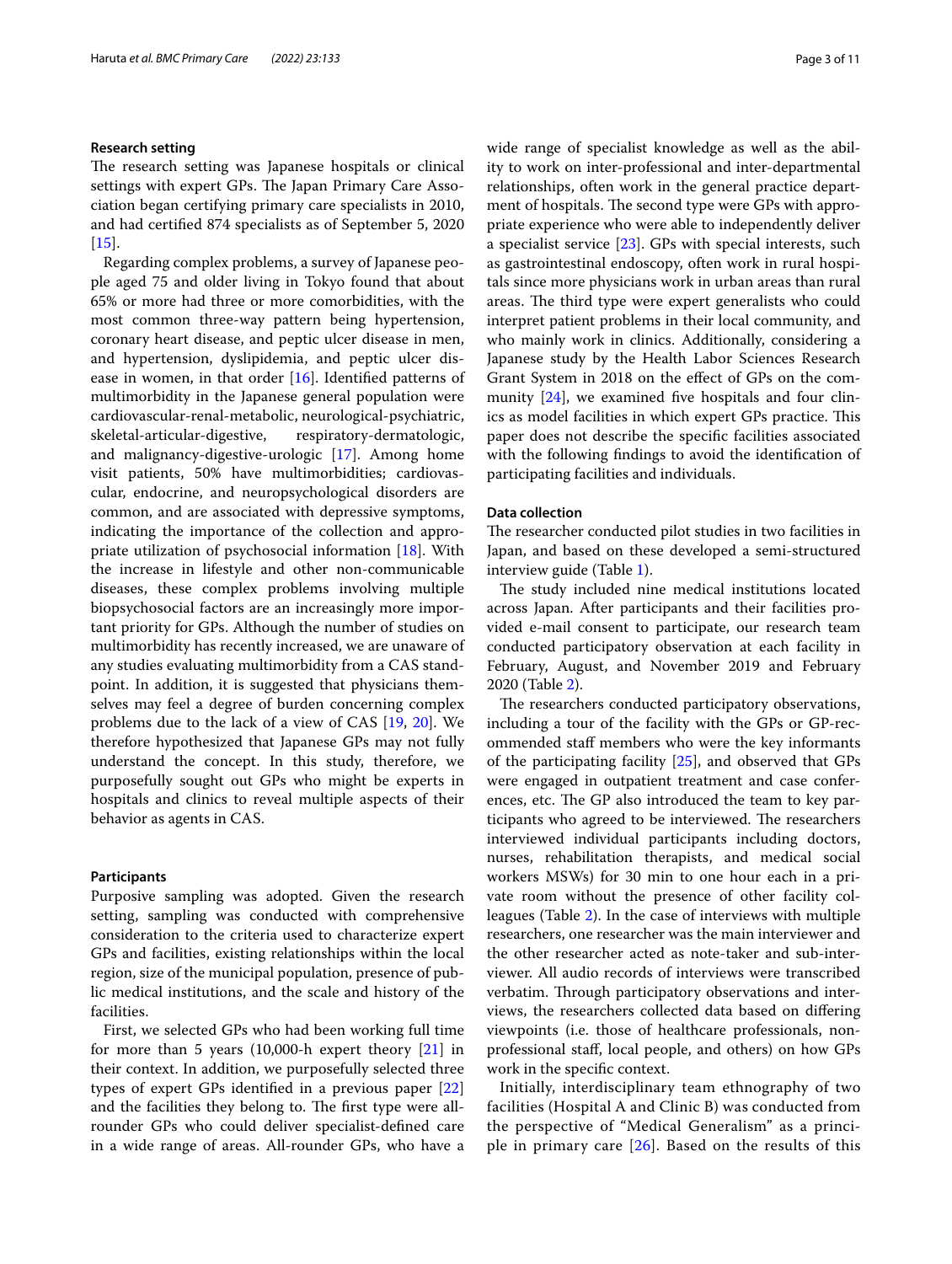<span id="page-3-0"></span>

|  | <b>Table 1</b> Semi-structured quide for interviews with GPs and healthcare professionals |  |  |  |  |  |
|--|-------------------------------------------------------------------------------------------|--|--|--|--|--|
|--|-------------------------------------------------------------------------------------------|--|--|--|--|--|

| For healthcare professionals                                                                                                                                                                                                                                                         |
|--------------------------------------------------------------------------------------------------------------------------------------------------------------------------------------------------------------------------------------------------------------------------------------|
| What types of clinical tasks have you performed in your institution with<br>GPs?                                                                                                                                                                                                     |
| What do you think about the GPs' tasks in your institution and how you<br>work with them in the organization?                                                                                                                                                                        |
| How do the GPs in your institution work and collaborate with other profes-<br>sionals and/or other departments (including you) in your organization/local<br>community?                                                                                                              |
| What kinds of collaboration do you have with neighboring organizations?                                                                                                                                                                                                              |
| How and which professionals are mainly responsible for internal and<br>external collaboration in each organization? How have GPs been involved<br>in this process?                                                                                                                   |
| How has your organizational culture developed, and who has been<br>involved? How have GPs in your institution been involved in this process?                                                                                                                                         |
| How has your organization approached patients and lay people in the local<br>community? How do you think they feel about it? What impact do you<br>think this approach has had on patients and community members? How<br>have GPs in your institution been involved in this process? |
|                                                                                                                                                                                                                                                                                      |

fieldwork, we determined that the CAS was a useful way to capture the practices of GPs as "Medical Generalism" by reflecting interactions among individualsdepartments-organizations-communities as a means of understanding complexity [[27\]](#page-10-24). Thus, the CAS was adopted as a framework for data collection and analysis to clarify the perspective of this study. This method is reflected in the structure of the findings.

The researchers interviewed 62 individual healthcare professionals in the participating medical institutions. Hospital A is a central public hospital in a town with a population of slightly less than 80,000 people in the Kansai district of Japan. Clinic B is a private clinic in a rural town of approximately 10,000 people neighboring that of Hospital A. Hospital C is in a large city in Hokkaido with a population of more than 1,000,000. Clinic D is affiliated with a hospital. Clinic E, located in the same city as Hospital C, was converted to a general practice clinic by a GP when the original orthopedic surgery clinic was closed. Hospital F is in the North Kanto district. Hospital G is on the main island of Okinawa. Clinic H is in the Tohoku area. Hospital I is a small hospital in the suburbs of Kyushu. The research team assumed that all-rounder GPs worked in Hospitals A, C, F and G; GPs with special interests such as HCU (High Care Unit) worked in Hospitals C and F; and GPs as expert generalist worked in the Hospital A-affiliated clinic, Clinics B, D, E, and H, and Hospital I, and selected GPs in these centers as participants.

#### **Researcher backgrounds**

JH and SO are general practitioners and RG is a physical therapist. JH received training in qualitative research as part of a PhD program, while SO and RG received qualitative research training after obtaining their PhD degrees. SK is a cultural anthropologist and JT and YH are medical anthropologists, each with about 10 years' experience. The authors have collaborated since January 2018.

#### **Analysis**

Ethnography involves data collection and analysis. Each researcher composed his or her own feld notes and shared them within the group. The researchers held multiple face-to-face meetings every two or three months. Each meeting was an opportunity to discuss iteratively the adequacy of our interpretations. Researchers constructed and deconstructed certain patterns in the way GPs handled complex problems and adapted to their community context through the sharing and comparing of their field notes. Through continued discussions with the anthropologists on the team, who stressed the signifcance of clinical and social science perspectives, however, we tried to be continuously refexive during the analysis in order to practice more interpretive refexivity. After the fndings were fnalized, the frst author (JH) prepared a draft report. The GPs at the participating facilities reviewed this draft and were asked for their opinions on it. Through these processes, the final findings emerged together with representative data and were confrmed by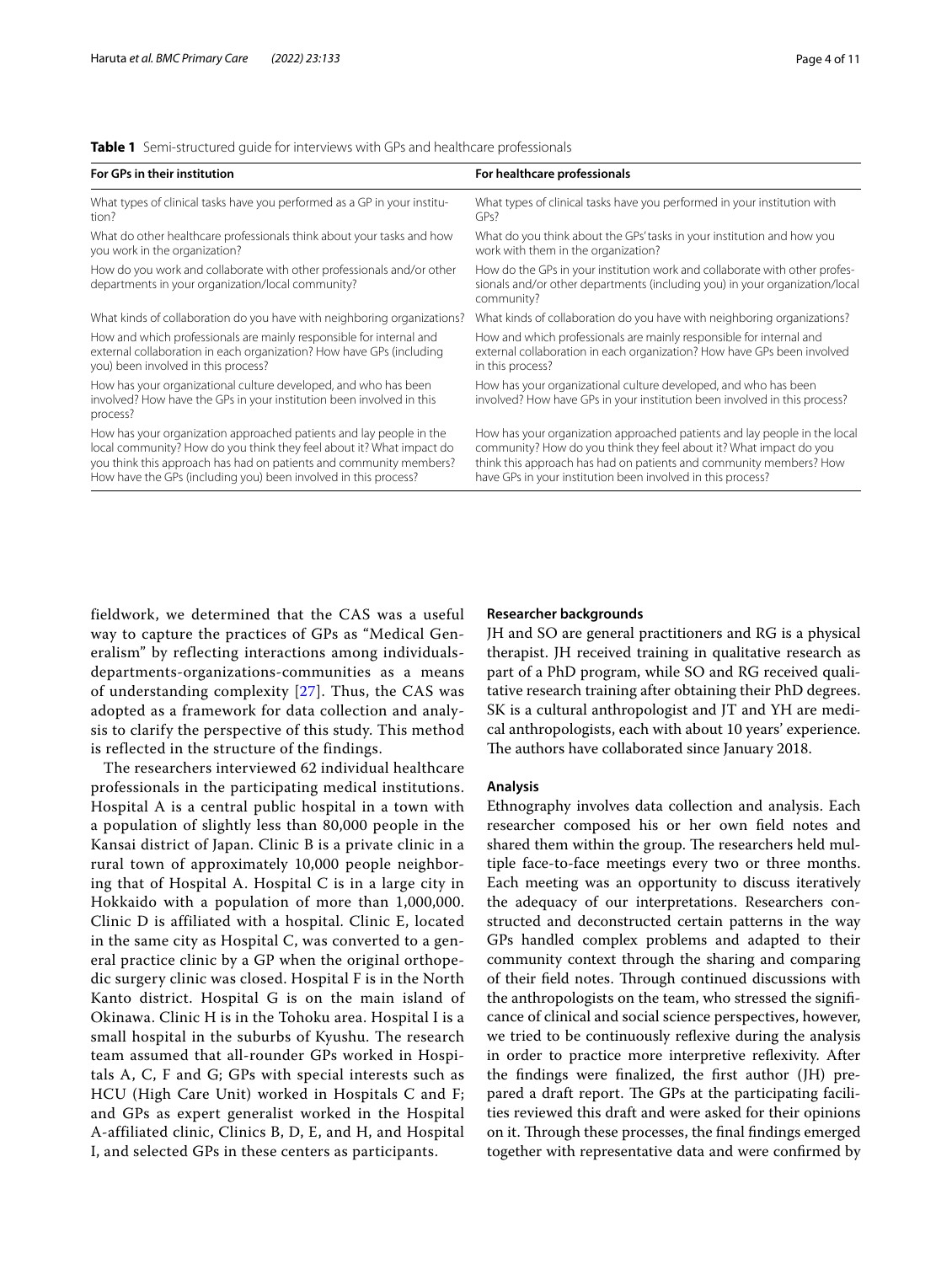<span id="page-4-0"></span>

|                                                                          | Table 2 Participant facilities, interviewed subjects, an |                                                         | id combinations of researchers                                               |                |                                                             |                                                                 |                                                                                                                                                                                |                                |               |
|--------------------------------------------------------------------------|----------------------------------------------------------|---------------------------------------------------------|------------------------------------------------------------------------------|----------------|-------------------------------------------------------------|-----------------------------------------------------------------|--------------------------------------------------------------------------------------------------------------------------------------------------------------------------------|--------------------------------|---------------|
|                                                                          | Age (gender)<br>Expert GPs                               | municipality<br>Region and                              | the municipality<br>composition of<br>[As of January<br>Population<br>2020.] | Administration | hospital or clinic<br>Scale of the                          | general practice<br>History of the<br>facility                  | Interviewed<br>subjects                                                                                                                                                        | Schedule of visit<br>(period)  | Researchers   |
| Hospital A and an<br>affiliated outpa-<br>tient and home<br>visit clinic | 40 s (M <sup>a</sup> ) and 40 s<br>(M <sup>a</sup> )     | small city located<br>in the suburbs<br>Kansai, a local | Approximately<br>80,000 people                                               | Public         | general hospital<br>with 350 beds<br>Regional core          | medicine depart-<br>General internal<br>ment started in<br>2008 | therapist (M), two<br>VISW (F), and one<br>medical assistant<br>and GP residents<br>(F)), one physical<br>nurses (F), one<br>Five physicians<br>(four GPs (M)<br>E             | February 21, 2019<br>$(1$ day) | 只只            |
| Clinic B                                                                 | 50 s (M <sup>a</sup> ) and 30 s<br>$(\mathbb{M}^a)$      | Kansai, a rural<br>town                                 | Approximately<br>10,000 people                                               | Private        | (no hospitalization)<br>home visit clinic<br>Outpatient and | Clinic started in<br>1999                                       | Two male GPs (due<br>physicians only)<br>to limited time,                                                                                                                      | February 21, 2019<br>$(1$ day) | SO, SK        |
| Hospital C                                                               | 50 s (M <sup>a</sup> )                                   | central city of the<br>Hokkaido, a<br>prefecture        | 2,000,000 people<br>Approximately                                            | Private        | hospital with 500<br>Regional core<br>beds                  | General practice<br>started in 2002<br>department               | medicine specialist<br>therapists (M), one<br>Three GPs (M) and<br>(M), three nurses<br>F), one physical<br>an emergency<br>VISW (M)                                           | August 30-31,<br>2019 (2 days) | JH, SK        |
| Clinic D                                                                 | 40 s (M <sup>a</sup> )                                   | same city as Hos-<br>Hokkaido, the<br>pital C           | 2,000,000 people<br>Approximately                                            | Private        | Hospital-affiliated<br>home visit clinic<br>outpatient and  | Clinic started in<br>2000                                       | staff (M), one nurse<br>F) in a nearby care<br>one administrative<br>one MSW (F), one<br>medical clerk (F),<br>One GP (M), two<br>nurses (F), one<br>nutriionst(F)<br>facility | August 29-30,<br>2019 (2 days) | <b>SO, YH</b> |
| Clinic E                                                                 | 40 s (M <sup>a</sup> )                                   | same city as Hos-<br>Hokkaido, the<br>pital C           | 2,000,000 people<br>Approximately                                            | Private        | home visit clinic<br>Outpatient and                         | Clinic started in<br>2010                                       | nearby care facility<br>physical therapist<br>one nurse (F) in a<br>One GP (M), one<br>medical staff (F),<br>F), one chief of<br>nurse (F), one<br>(M), one MSW                | August 29–30,<br>2019 (2 days) | RG, JT        |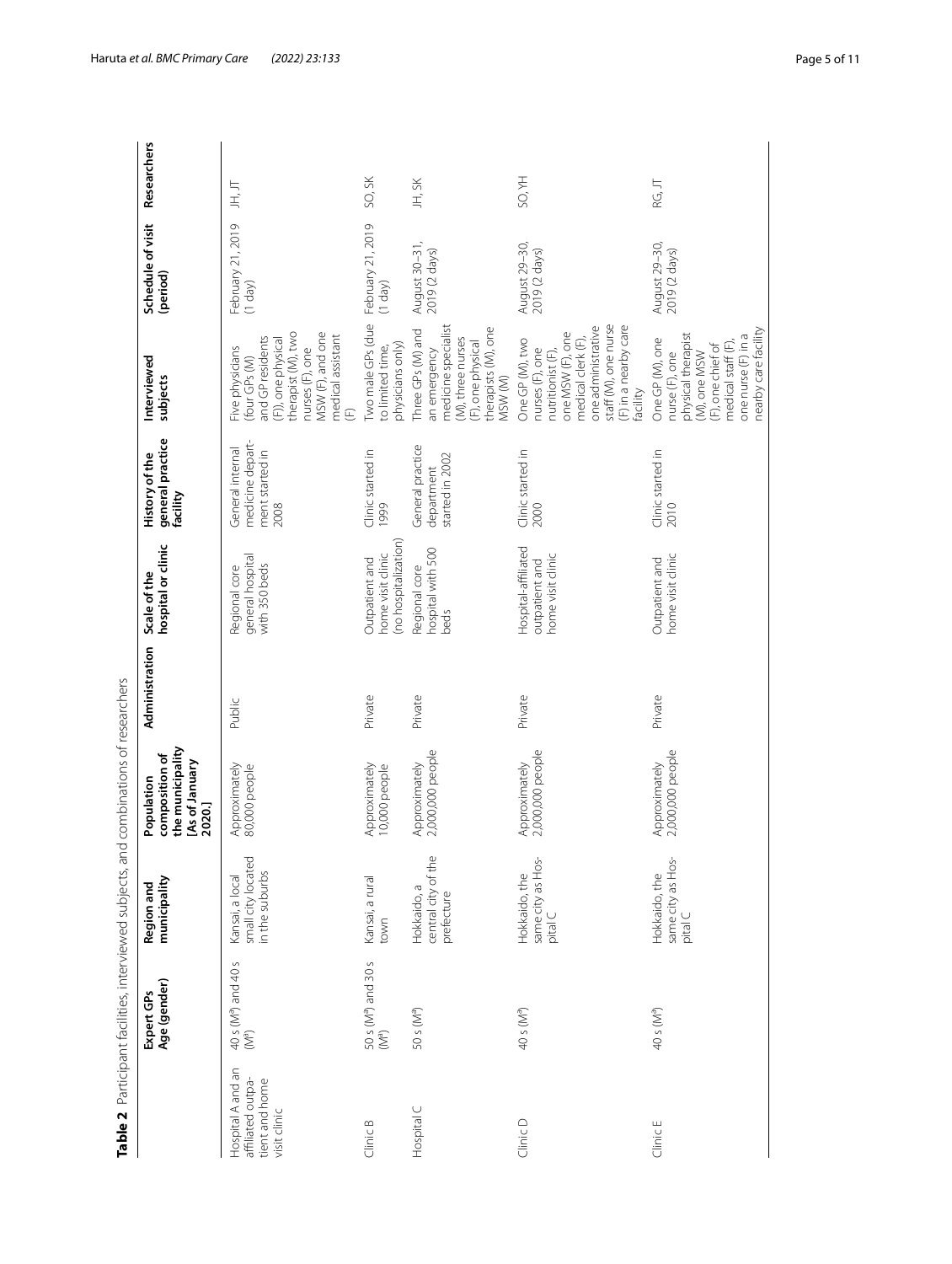| Table 2 (continued)   |                            |                                                   |                                                                              |                             |                                            |                                                                                                                                                      |                                                                                                                                                                                                      |                                               |                    |
|-----------------------|----------------------------|---------------------------------------------------|------------------------------------------------------------------------------|-----------------------------|--------------------------------------------|------------------------------------------------------------------------------------------------------------------------------------------------------|------------------------------------------------------------------------------------------------------------------------------------------------------------------------------------------------------|-----------------------------------------------|--------------------|
|                       | Age (gender)<br>Expert GPs | municipality<br>Region and                        | the municipality<br>composition of<br>[As of January<br>Population<br>2020.] | Administration Scale of the | hospital or clinic                         | general practice<br>History of the<br>facility                                                                                                       | Interviewed<br>subjects                                                                                                                                                                              | Schedule of visit<br>(period)                 | <b>Researchers</b> |
| Hospital F            | 40 s (M <sup>a</sup> )     | city of the prefec-<br>Kanto, a central<br>ture   | 500,000 people<br>Approximately                                              | Public                      | hospital with 350<br>Regional core<br>beds | General practition-<br>engaged there<br>ers have been<br>since $2011$                                                                                | pist (M), two MSWs<br>one physical thera-<br>One GP (M), one<br>medical staff (M)<br>(F), one chief of<br>pharmacist (M),<br>nurse (F), one                                                          | November 21<br>(Vep 1) 6102                   | JH, RG             |
| Hospital G            | 50 s (M <sup>a</sup> )     | Okinawa, a central<br>city of the prefec-<br>ture | 120,000 people<br>Approximately                                              | Public                      | hospital with 500<br>Regional core<br>beds | 2006 to 2007, and<br>resumed in fiscal<br>during fiscal year<br>medicine center<br>General internal<br>started in 1996<br>discontinued<br>year 2008) | one nurse (F), one<br>medical staff (F)<br>Three GPs (M),                                                                                                                                            | December 19,<br>2019 (1 day)                  | JH, RG, JT         |
| Clinic H              | 50 s (M <sup>a</sup> )     | Tohoku, a central<br>city of the prefec-<br>ture  | 230,000 people<br>Approximately                                              | Private                     | Clinic                                     | Clinic started in<br>2010                                                                                                                            | nedical clerks (F),<br>One GP (M), one<br>nurses (F), three                                                                                                                                          | February 10-11,<br>2020<br>(2 days)           | JH, RG             |
| Hospital <sup>1</sup> | 40 s (M <sup>a</sup> )     | Kyushu, a city<br>located in the<br>suburbs       | 130,000 people<br>Approximately                                              | Private                     | Hospital                                   | Transferred from<br>private status in<br>municipal to<br>2008                                                                                        | pharmacist (F), one<br>Two GPs (M), three<br>physical therapist<br>therapist (F), one<br>medical clerk (F),<br>(M), one speech<br>F), one medical<br>two MSWs (M,<br>nurse (F), one<br>secretary (F) | February 20-21,<br>$(2 \text{ days})$<br>2020 | SO, SK, YH         |

Table 2 (continued)

Haruta *et al. BMC Primary Care (2022) 23:133* Page 6 of 11

<sup>a</sup> M Male, F Female *M* Male, *F* Female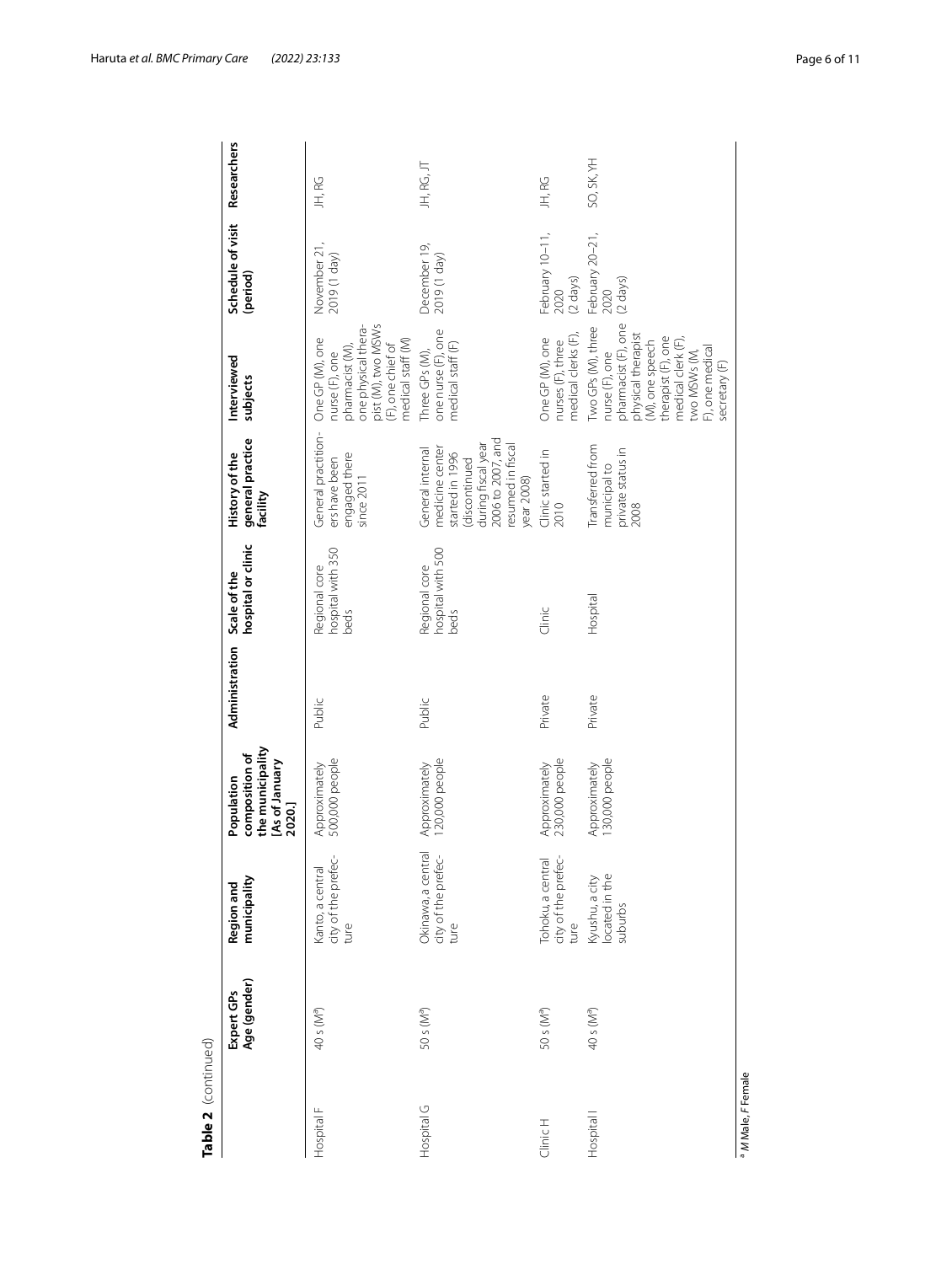all researchers. This study was reviewed and approved by the research ethics committee of the authors' university.

#### **Results**

In these Japanese primary care settings, all three types of expert GPs, namely all-rounder GPs, GPs with special interests, and expert generalists, were found to face more or less multifocal levels of complex problems in the context of individual patients, healthcare professionals, organizations, and communities. In the system, we focused on GPs' interactions among individuals. Among examples, GPs shared information with other healthcare professionals about complex patients with multiple chronic conditions, etc. On the other hand, some organizations have trouble with sharing clinical information with healthcare professionals and management of healthcare organizations due to sectionalism, etc. Some communities have concerns about the optimal use of community resources and interprofessional collaboration strategies beyond their facilities. In such contexts, the fnal fndings revealed that four types of patterned GP interaction between GPs and other healthcare professionals facilitated a reduction in these complexities throughout the network and in the necessary parts of the network, namely:

- 1 GPs shared the whole picture of patients with complex problems and address their problems multidirectionally.
- 2 GPs built horizontal, trusting relationships with other healthcare professionals and stakeholders to share information and thereby reduce the degree of complexity of problems.
- 3 GPs changed the learning climate while committing to their own growth based on societal needs by refecting on their own position and working as role models for other professionals through daily interpersonal facilitation.
- 4 GPs shared community vision with multi-professionals as a driving force for organizational change.
- 1 GPs share the picture of patients with complex problems as a whole being and address their problems multi-directionally

GPs perceived the individual patient as a whole being and recognized the interrelationships of health risk factors with patient issues such as polypharmacy with multiple chronic conditions. GPs have willingly tried to incorporate multi-dimensional perspectives on the complexity, which enabled healthcare professionals to reconsider their roles.

*"I get the impression that GPs have a broad per*spective (on their patients). The GPs have a broad *view (of the patient), and also looks at the future and the background. Even a single record is different. In the emergency room, they tend to just describe the symptoms, but they also describe where the patient is coming from and his or her family.*" (nurse in Hospital C)The specialist said, "It *takes multiple perspectives on the patient, which makes subsequent diagnosis and treatment easier. It would have been very difcult without them. (feldnote in Hospital C).*

Additionally, by involving other healthcare professionals and being involved, GPs reduced not only the complexity of multimorbidity care, but also social, economic, and mental difficulties by internalizing the biopsycho-social approach.

*"Administration staf sometimes accept patients with intractable and multiple diseases to our hospital. In these cases, we introduce GPs to them." (nurse in Hospital C)*

*"I think GPs always talk with patients about their economic and physical conditions." (MSWs in Hospitals A, C and F)*

Similar thoughts were expressed by nurses and social workers, as follows: *"To be honest, we are specialists who support patients' QOL and post-discharge lives rather than the disease, but the GPs are equally concerned about the psychosocial issues of their patients, so that's really, in a good way, something we shouldn't lose. "(feld note in hospital F).*

Thus, GPs shared in the care of individual patients as a whole being and addressed their problems multidirectionally through multi-dimensional perspectives with multi-professionals. As a result, healthcare professionals improved their understanding of the prioritization of disseminated issues and were able to advance their provision of care in a stable manner. Through GPs' interactions, the sharing of the picture of patients with complex problems triggered interconnections with the other healthcare professionals' view as part of the network.

2 GPs build a horizontal, trusting relationship with other healthcare professionals and stakeholders and thereby reduce the degree of complexity of problems.

GPs helped multi-healthcare professionals understand complex information while working with a sense of reciprocity, which means that they helped and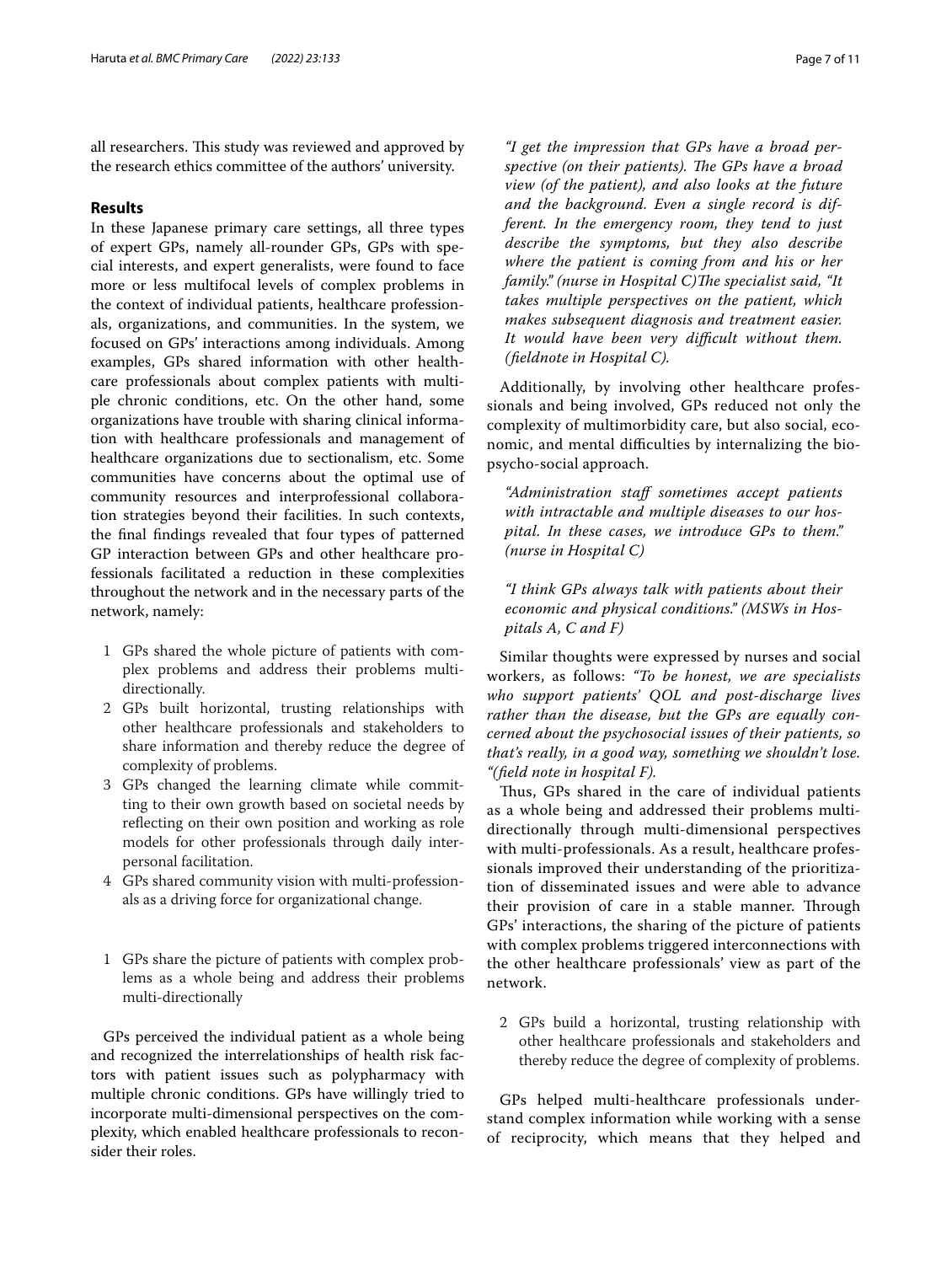complemented the activities of other healthcare professionals voluntarily and horizontally, instead of in a hierarchical, top-down relationship with them.

*"Now, each GP has a conference once a week with physicians in charge, nurses, MSWs, nutritionists, therapists, and pharmacists to discuss whether any current patients can be discharged. Tis is a very benefcial conference for healthcare professionals in our department as it allows them to understand medical information in summary form." (nurses in Hospital C)*

*"We are frankly working with the GPs to come up with solutions to the complex information surrounding our patients. If this is the only conclusion we can reach now, we can agree. We will then feel reassured, and be able to say, "Well, we'll just have to wait and see." (pharmacist in Hospital F)*

The GPs carefully exchanged complicated internal and external information regarding their own departments and organizations, and reduced the degree of complexity of information to meet the activities of their departments, organization and community.

*"Working with GPs has opened my eyes to the outside world as well. We have many opportunities to exchange information about management systems at other facilities with GPs". (nurse in Hospital I)*

*"We established a relationship with a community newspaper company to deliver meaningful medical information to lay people. We then started publishing easy-to-understand information on important subjects in family medicine for lay people, which was very well understood by patients. For example, I wrote about advanced care planning. After that, some patients started to tell me that they wanted to refect on their own end of life. Recently, the company has increased the number of opportunities for us to publish articles about medical information". (GP in Clinic H)*

Thus, the findings revealed that these patterned interactions between GPs and other healthcare professionals and/or community stakeholders established horizontal and trusting relationships which were interconnected with a reduction in the degree of complexity of information to meet particular contexts as part of the network.

3 GPs change the learning climate while committing to their own growth based on societal needs through refecting on their own positions and acting as role models for other professionals through daily interpersonal facilitation.

GPs refected on their own position in the organization and local community, and expanded their own duties or created innovative work behaviors based on societal needs.

*"We had not previously established a home care system. We therefore developed home visiting nursing-care and rehabilitation programs, because such systems were necessary in our local community. We achieved interprofessional collaboration through the development of these systems." (GP in Clinic B)*

The GPs took time to gain an understanding of com*mon background matters and to strengthen human networks with care managers and other professionals under the concept of the "community hospital," which provides comprehensive and continuous care in the community. (Fieldnote in Hospital I)*

Additionally, GPs acted as role models and aided the other healthcare professionals in refecting on their work, which tended to be focused around procedures and efficiency of care.

*"We have been learning about how to collect the family history and background of patients - which is part of our responsibilities - through study meetings with our GPs." (nurse at an HCU in Hospital C).*

*In evening conferences, a GP was asking questions in an attempt to broaden healthcare professionals' perspectives and made statements that caused the healthcare professionals to refect. Another GP allowed the healthcare professionals to speak freely. GPs, by adopting diferent patterns of respectful attitude - as appropriate for the character of the particular healthcare professional they were dealing with - used bottom-up communication strategies so that all individuals could think about the patient's 'best life'. (feldnote at Clinic D)*

In this way, the GPs gradually changed the learning climate in the department.

Thus, GPs undertook both self-improvement and improvement of other healthcare professionals through interpersonal facilitation based on the local context. The patterned interactions between GPs and other healthcare professionals and/or organizations empowered them to commit to their growth. Through this process, the individuals refected on their own positions and were motivated to learn what was necessary to care for their patients.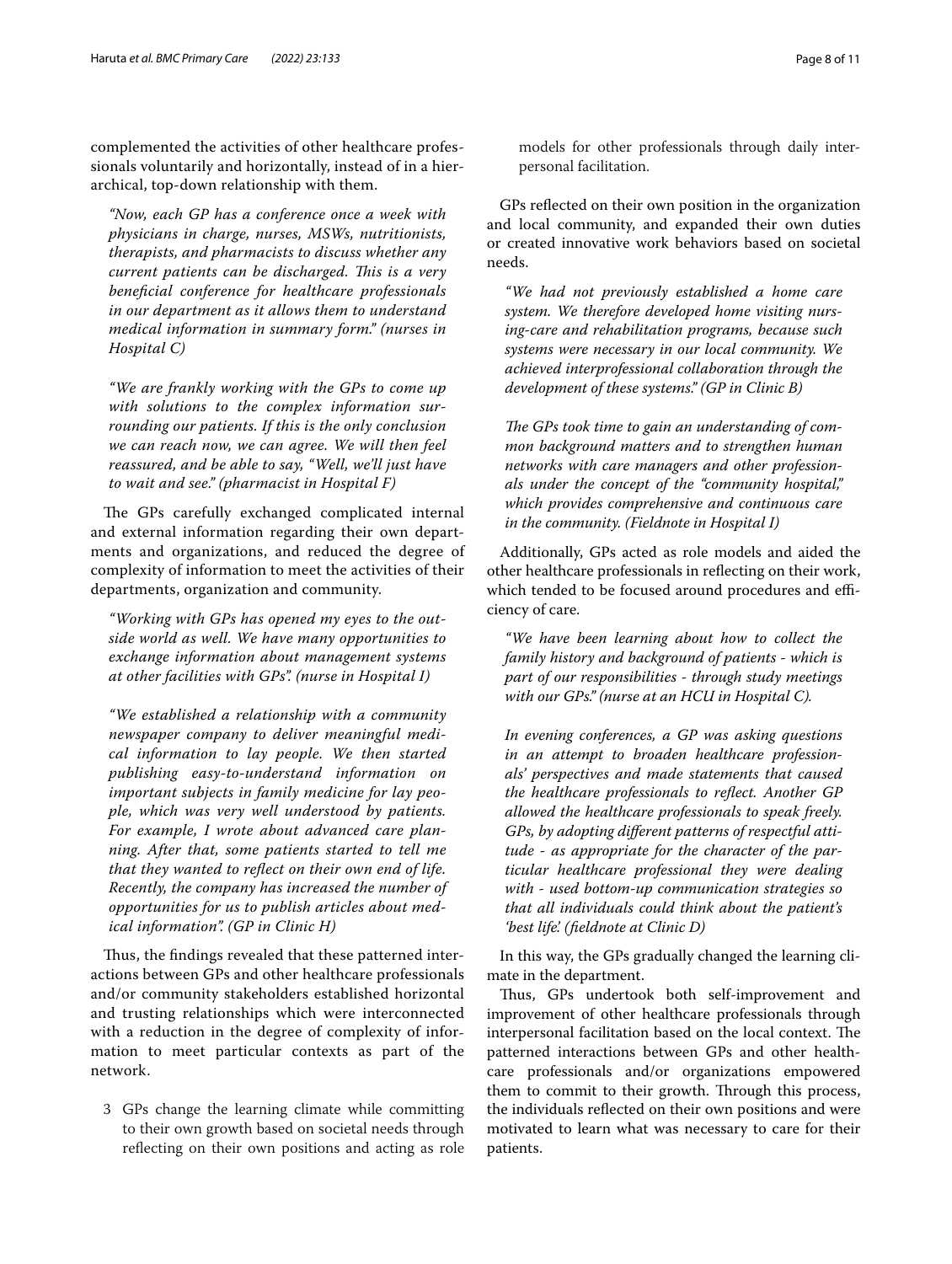4 GPs shared community vision with multi-professionals as a driving force for organizational change

GPs routinely came across opportunities to remind other healthcare professionals and staf of their goals, and stimulated their morale and motivation.

*GPs held routine meetings with healthcare professionals every morning and once a week in the even*ing, which had the effect of increasing staff morale. *(feldnote at Clinic C)*

*"We conduct daily visiting rounds with our GPs, which facilitates patient transfer or discharge from hospital. Although it is not easy to achieve our goal, we learn a lot from the GPs' viewpoint during these rounds." (nurse working in the local community network section of Hospital C, who lead the rounds in the ward)*

#### *Similar data were extracted from Hospitals A, F, G, and I.*

GPs also played the role of authority, leader, and collaborating motivator in efforts to change the system of their organization or institution.

*When they contacted other facilities to transfer their own patients, they noted, "We, as team members, carry out our mission by getting advice from GPs. Hospitalization systems have improved year by year because we changed our system to meet requests from other medical institutions while receiving advice and authorization from GPs." (feldnote at Hospital C)*

#### *Similar data were extracted from Hospitals A, F, G, and I.*

In this way, GPs emphasized community values as a means of inspiring healthcare professionals and staf to reflect on their behavior in the service of patients, facilities, and their local community and to achieve sustainable local community development. At the same time, they accepted the efforts of others, shared their goals, and worked together with them to achieve the goals. GPs served as role models for healthcare professionals. As such, from the patterned interactions between GPs and/or other healthcare professionals and/or organization and/or community emerged a shared vision as a driving force for organizational change. These interrelations systematized their healthcare and welfare community networks.

#### **Discussion**

This study showed that GPs try both to make sense of complex problems as whole networks and to construct personal relationships using four types of approach: (1) realize the complex problems of individual patients as whole beings from a multi-dimensional perspective; (2) build a horizontal, trusting relationship with stakeholders by reducing the degree of complex information; (3) change the learning climate while committing to their own growth based on societal needs through refecting on their own position and acting as role models for other professionals through daily interpersonal facilitation; and (4) sharing a community vision as a driving force for organizational change.

The core role of GPs, namely to deal with multiple comorbidities in a comprehensive manner, requires that they treat patients with the awareness that biopsychological factors and social networks that arise from the combination of chronic diseases modify health outcomes and quality of life  $[28]$  $[28]$ . The European Society of General Practice/Family Medicine has also called for the provision of comprehensive patient-centered care and quality improvement for such patients  $[29]$  $[29]$ . These behaviors, including interactions among individuals-departmentsorganizations-communities, can be considered indicative of a complex adaptive system  $(CAS)$  [\[30](#page-10-27)]. The first two approaches are consistent with the classical CAS concept from a historical perspective. [\[31](#page-10-28)] Classical CAS is understood as one of the frameworks associated with patients in health, disease, and illness, and as a multivariable, non-linear, and nonperiodic system for understanding context-dependent individuals, departments, organizations, and communities  $[32-34]$  $[32-34]$ . When transformational leaders consider organizational structures as complexity systems, their organizations are able to transform into well-functioning practices [\[34](#page-10-30)]. In addition, GPs are required to cocreate organization dynamics in order to capture multidimensional properties at multiple levels and adapt to internal and external changes, which is also the case when patient well-being is promoted [\[35\]](#page-10-31).

Moreover, the last two types of approach showed that GPs themselves acted as a learning organization, identifed team functions which are linked to an interprofessional competency framework [[36](#page-10-32)], and made dynamic changes which appear to arise in a bottom-up manner rather than as a hierarchical structure [\[37](#page-10-33)]. GPs might therefore enhance morale by showing community values through stimulation of refection by healthcare professionals and staf, and also play a leading role in organizational direction. They achieve both of these goals by showing a high level of interest in multi-stakeholders, combining the dynamics of multilevel and multidimensional changes, and approving and motivating the staf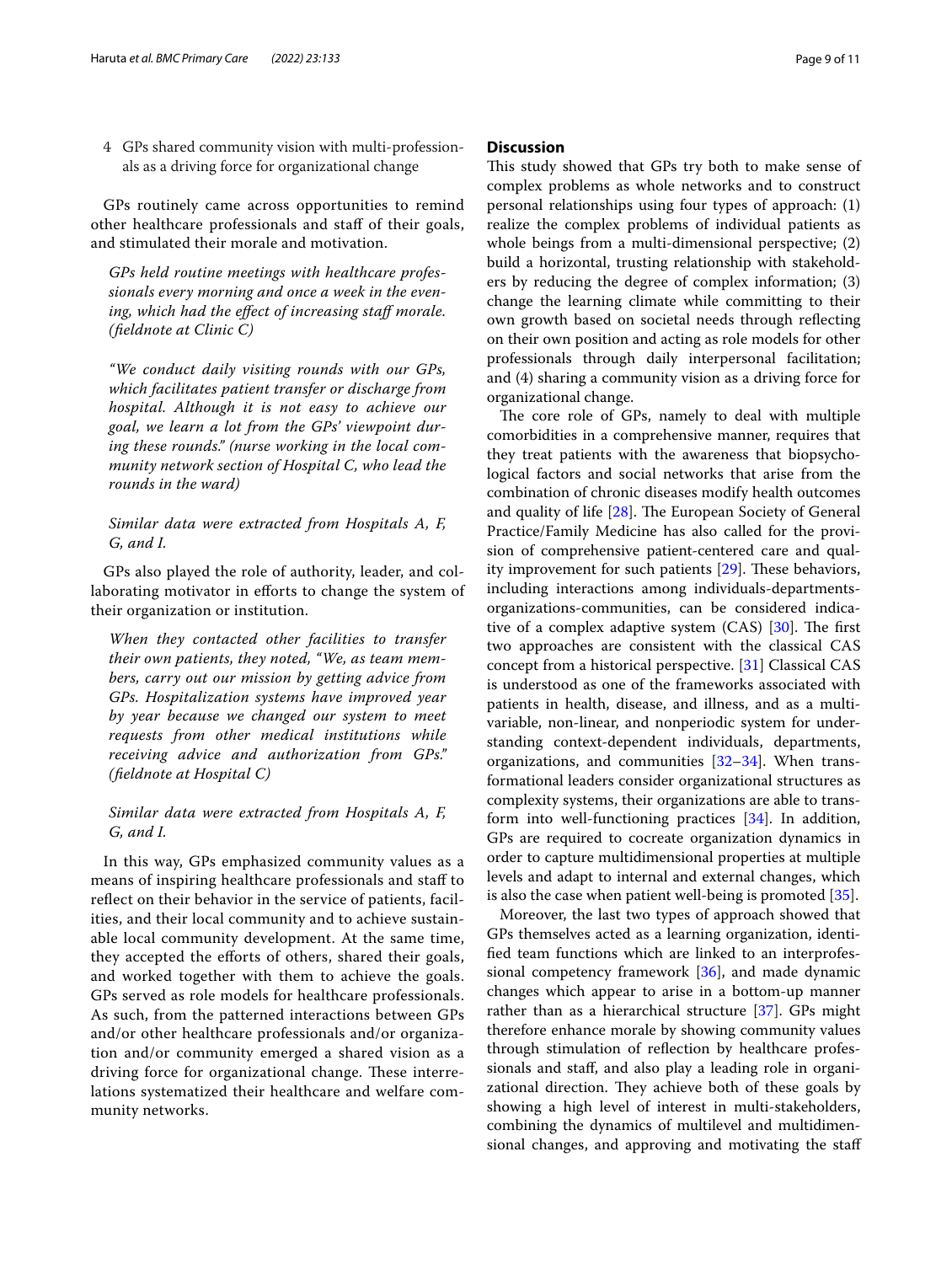involved. Some papers have investigated these interconnected multidimensional systems as an exploratory theory in the primary care area [[38–](#page-10-34)[41](#page-10-35)].

The findings revealed that the patterned interactions of GPs and patients, healthcare professionals, organizations, and communities transformed their roles in the context of the whole network. These interconnections created the trustworthy relationships between GPs and healthcare professionals. Such relationships fostered a psychologically safe environment within which they could take risktaking action [\[42](#page-10-36)]. Once such psychological safety was in place, GPs committed themselves to self-improvement in response to the changing organizations and community, and the interprofessional team were in turn empowered by these changes. When a shared community vision was clarifed from these interactions, individual agendas could be systematized. Not only hospitals and clinics, but also whole organizations and communities could be organized in a little over a year by the emergence of expert GPs. Thus, expert GPs played a central role in the development of interconnected multidimensional systems within the community networks of health and welfare aimed at adapting to fuctuating social realities.

#### **Strengths and limitations**

Interdisciplinary team ethnography is a relatively efective research design because large amounts of data can be collected at the same time by relatively few researchers. Conducting visits by a medical professional and an anthropologist as a pair was helpful in sharing the healthcare context and in identifying interpretations and perspectives from diferent angles.

However, funding issues limited data collection to one or two days of feld work at each facility. In addition, we should emphasize that not all of the changes described above were observed in all facilities. In addition, since the fndings are based on the analysis of data obtained from interviews with GPs and other healthcare professionals and observations of facilities, it may not capture the entirety of CAS, which is focused on the interconnections of the system components, such as potential rules and individual behaviors in patient care. Pragmatic change takes longer in some organizations, especially hospitals, because they have many stakeholders. Additionally, CAS, in which changes in one element can mutually alter the whole, may be difficult for GPs and health professionals to understand. Not all of the networks were smoothly established, including relationships with GPs, healthcare professionals, specialists, lay people in the community, and the government. However, as patterns of CAS in primary care practice emerge, it is meaningful that expert GPs can exert diferent outcomes on contextual change using these four CAS-based approaches when they collaborate with key persons in

the context of healthcare professionals, organizations and communities. As part of an overall goal to share a whole and complete picture of dealing with complex problems in the primary care feld, our identifcation of four types of specifc CAS-based approach in this study is meaningful not only for GPs but also for other healthcare professionals who are also required to cope with complexity.

Considering the GP system and culture in Japan, which has a relatively limited history and is still developing [[14\]](#page-10-11), the patterns of interaction of GPs with other healthcare professionals emerged, identifying them as complex adaptive agents of the healthcare organization in responding to the complex problems of patients, families and communities that can be afected by social change. These patterns were namely identified as four specific CAS-based approaches to complex problems. Increasingly complex problems require GPs to be the driving force behind organizational growth to expand the diversity of primary care service delivery. This is expected to have practical applications for GPs.

This expectation is strengthened in view of the relative paucity of other papers on this topic. Further, these fndings will be useful in helping GPs in other countries to express their roles in complex systems.

#### **Conclusion**

GPs create interconnected multidimensional systems while trying to both make sense of complex problems as a whole network and construct interpersonal relationships through four CAS-based approaches.

#### **Abbreviations**

GP: General practitioners; CAS: Complex adaptive systems.

#### **Acknowledgements**

The authors thank the primary care facilities which participated in our study.

#### **Authors' contributions**

JH, RG, SO, SK, JT, YH, and TM were involved in the conception and design of this study, JH, RG, SO, SK, JT, and YH collected data in team ethnography and analyzed the data, and JH mainly wrote the paper and RG, SO, SK, JT, YH, and TM revised it critically for important intellectual content, and all of them approved the paper.

#### **Funding**

This work was supported by Health, Labor Welfare Policy Research Grants Sciences. (No award/grant number).

#### **Availability of data and materials**

The interview data and feld note collected and analyzed during the current study are not publicly available because we did not receive informed consent concerning data sharing from the participants.

#### **Declarations**

#### **Ethics approval and consent to participate**

All participants were informed about the study orally and with written information and provided written informed consent prior to being enrolled in the study. This study was reviewed and approved by the research ethics